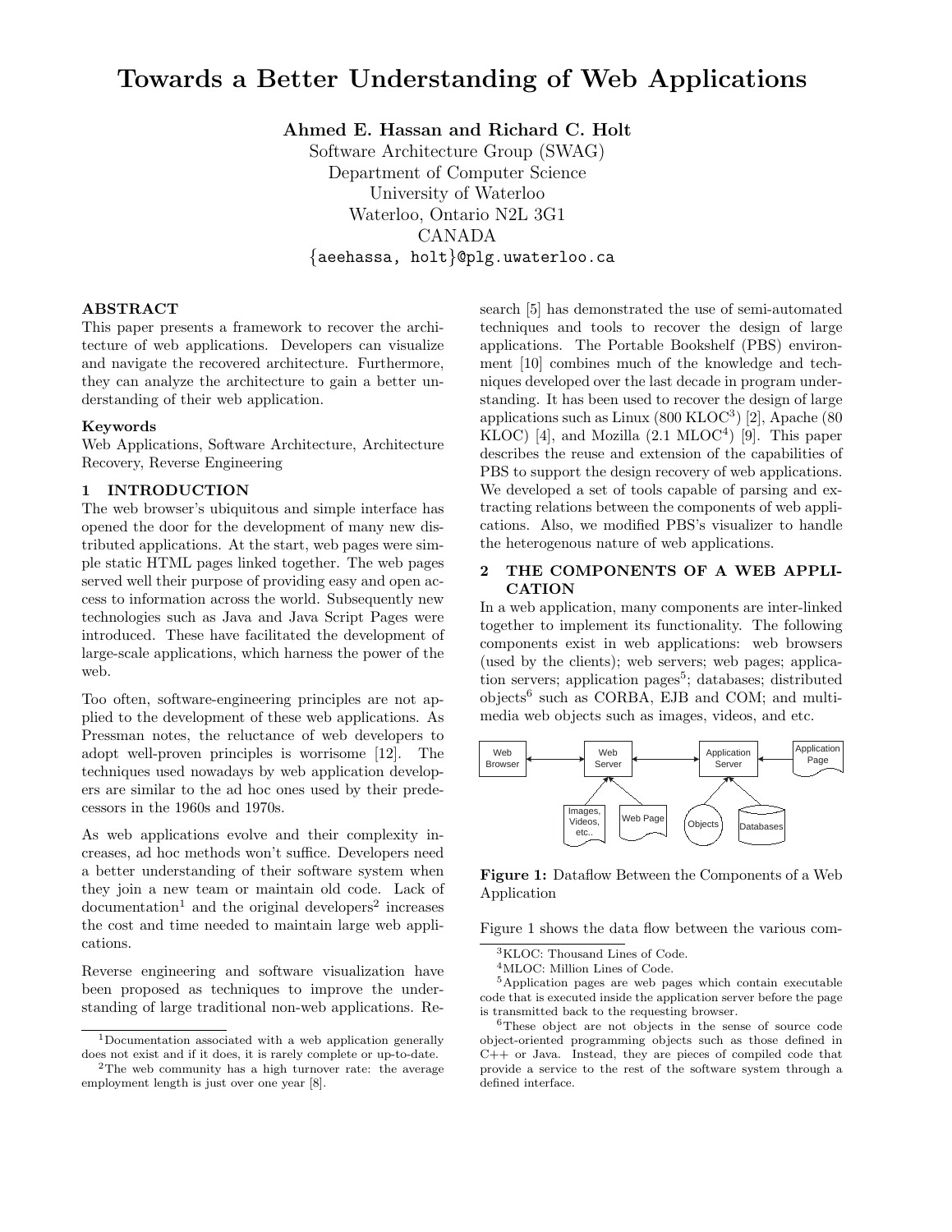ponents of a web application. The user of the application employs the web browser as the interface to gain access to the functionality of the web application. The user interacts with the browser by clicking on links and filling-in form fields. The browser in turn transmits the user's actions to the web server. Requests are sent using the HTTP protocol. Upon receiving the request, the web server determines if it can fulfill the request directly or if the application server must be invoked. The application server and the web server may reside on the same machine or on different machines. Many web servers and application servers can serve requests for a single application. The web server can serve HTML pages and multimedia content such as images, videos, or audio files; or it can forward the request to the application server. The application server processes the application page and returns an HTML page to the web server. Finally, the web server returns the requested page to the web browser, which displays it to the user.

# 3 VISUALIZATION NEEDS OF DEVELOP-ERS

Traditional software architecture diagrams show the various modules and source files that compose the software system and their interactions. Web applications are composed of many components and each component may have its own internal architecture or design. A web application developer is particularly concerned with the topology of the components. For example, when studying the architecture of web applications, the internal architecture of the web server and the web browser are not shown as they add more complexity to the visualized system and do not contribute to the overall understanding of the software system. The web server and the browser represent infrastructure systems similar to the operating system and the windowing system whose architectures are not shown when visualizing traditional software systems. The architecture diagrams for web applications need to show the distributed objects, database tables, multimedia objects (such as movies, pictures and audio files) that are scripted together to implement large sophisticated web applications.

# 4 ARCHITECTURE RECOVERY OF WEB APPLICATIONS

We use a semi-automated process to recover the architecture of web applications. The process uses tools/extractors to examine the source code of the application. The tools' output is combined with input from a system expert to produce architecture diagrams. We extend the Portable BookShelf (PBS) [11, 3, 10] environment to address the differences between web applications and traditional software applications.

Figure 2 shows the process of creating an architecture document using the PBS environment. First the arti-



Figure 2: Using the Portable BookShelf to Create an Architecture Document

facts of the software system (such as source code, documentation, execution traces, web pages, etc.) are processed using specialized extractors. The extractors automatically generate facts about the software system based on these artifacts. The facts could be detailed such as: function "f" uses variable "a" or at a higher level such as: file "f1" uses file "f2". The level of detail of the extracted facts depends on the extractor and the level of analysis that is to be performed on the recovered facts. For example, for architecture level analysis, facts at the function level are not needed and can be lifted to a higher level. The generated facts are stored in TA format [6, 7]. Figure 3 gives more detail about how this extraction takes place for web applications.

To reduce the complexity of the generated diagrams, the software system is decomposed into meaningful subsystems using clustering techniques. The clustering is performed automatically first by a tool that proposes decompositions based on several heuristics such file naming conventions, development team structure, directory structure, or software metrics [13, 14, 1]. The developer later manually refines the automatically proposed clustering using their domain knowledge and available system documentation. The decomposition information along with the extracted facts is stored in TA format.

Finally, an automatic layout tool processes the stored facts to generate diagrams such as the one shown in Figure 6. The layout tool attempts to minimize the line crossing in the generated architecture diagrams. The developer may choose to modify the generated layout.

The aforementioned process combines tool support and human interpretation to recover the architecture. Tool support dramatically reduces the recovery time, and human interpretation is paramount in organizing and clustering the large amount of extracted information.

## Extractors for Web Applications

Web applications are developed using a variety of lan-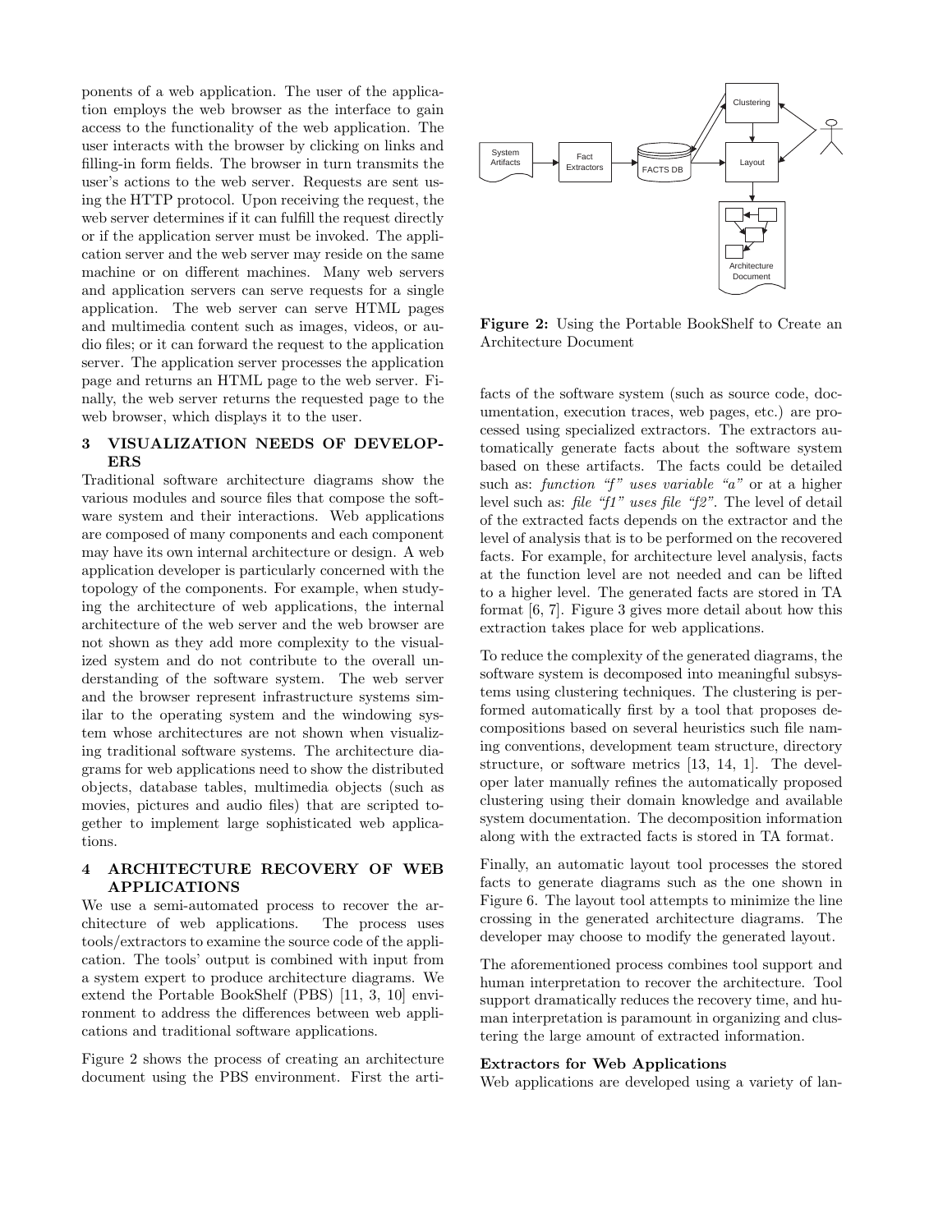guages and are formed of components for which the source code may not be available or an appropriate extractor may not exist. The properties of web applications present many challenges for traditional software architecture recovery frameworks that usually depend on a single extractor. Our approach uses a set of extractors that cooperate to emit the facts from the examined web application. Figure 3 shows an overview of the various extractors and their input and the type of facts generated by them. We use five types of extractors: an HTML extractor, a Server Script extractor, a DB Access extractor, a Language extractor, and a Binary extractor. Each extractor is responsible for examining a component or a section of a component and generating the appropriate facts.



Figure 3: Conceptual Architecture of the Fact Extractors

Once all the facts are emitted, the clustering information is combined and all the data (facts and clustering) are processed to reduce their complexity. Then a layout tool prepares the facts for display by a visualizer.

The various extractors are invoked by a shell script which crawls the directory tree of the source code for the web application. The script determines the type of the component and invokes the corresponding extractor. For example, if the script determines that a file is a binary file, the Binary Extractor is invoked. Each extractor generates a set of facts and stores its results in a file with the same name as the input file and the name of the extractor as the suffix. Later, another script crawls the previously processed directories and consolidates all the generated files into a single file called THEFACTS. The THEFACTS file is combined with the clustering information which decomposes the web application into subsystems.

# 5 CASE STUDY

We will now present the architecture of a web application. The architecture was extracted using the process described in the previous section.

#### The Hopper News Web Application

Hopper News is the web site of a fictitious newspaper. It features sections for local, national, international news, sports, weather, and classified advertisements. In this sample application, only the classified advertisement section is implemented. The rest of the links on the main web page, shown in Figure 4, are not functional. The only functional link is the lowest link in the page which links to the classified advertisement page, shown in Figure 5.



Figure 4: Main Page for Hopper News Web Application

The application provides two main functionalities: It permits a person to browse advertisements, and it permits registered users to place advertisements. To place an advertisement, the user must pay a fee.

|        | Island Hopper<br>Classified Ads                                                                                                                   |  |
|--------|---------------------------------------------------------------------------------------------------------------------------------------------------|--|
|        | n e                                                                                                                                               |  |
|        | Browse an Ad                                                                                                                                      |  |
|        | Find the best deals online! Narrow your search by selecting<br>categories. View updated ads, then email contacts by clicking on<br>their address. |  |
|        | Place An Ad                                                                                                                                       |  |
|        | To place an ad, you must first log in. If you do not already have<br>an account, click on New User.                                               |  |
|        | <b>Email Address:</b>                                                                                                                             |  |
|        | Password:<br>go)                                                                                                                                  |  |
|        |                                                                                                                                                   |  |
| script |                                                                                                                                                   |  |

Figure 5: Hopper News Classified Advertisement Web Page

#### The Recovered Architecture for Hopper News

Using our modified PBS framework, we recovered the architecture, as shown in figure 6. This figure is a screenshot from our viewer. The facts have been clustered according to the main business concepts in the application: Browse advertisements, Place advertisements, User, Advertisement, Product, and Payment.

The UTIL, SYSTEMLIBS, and ASPOBJECTS subsystems are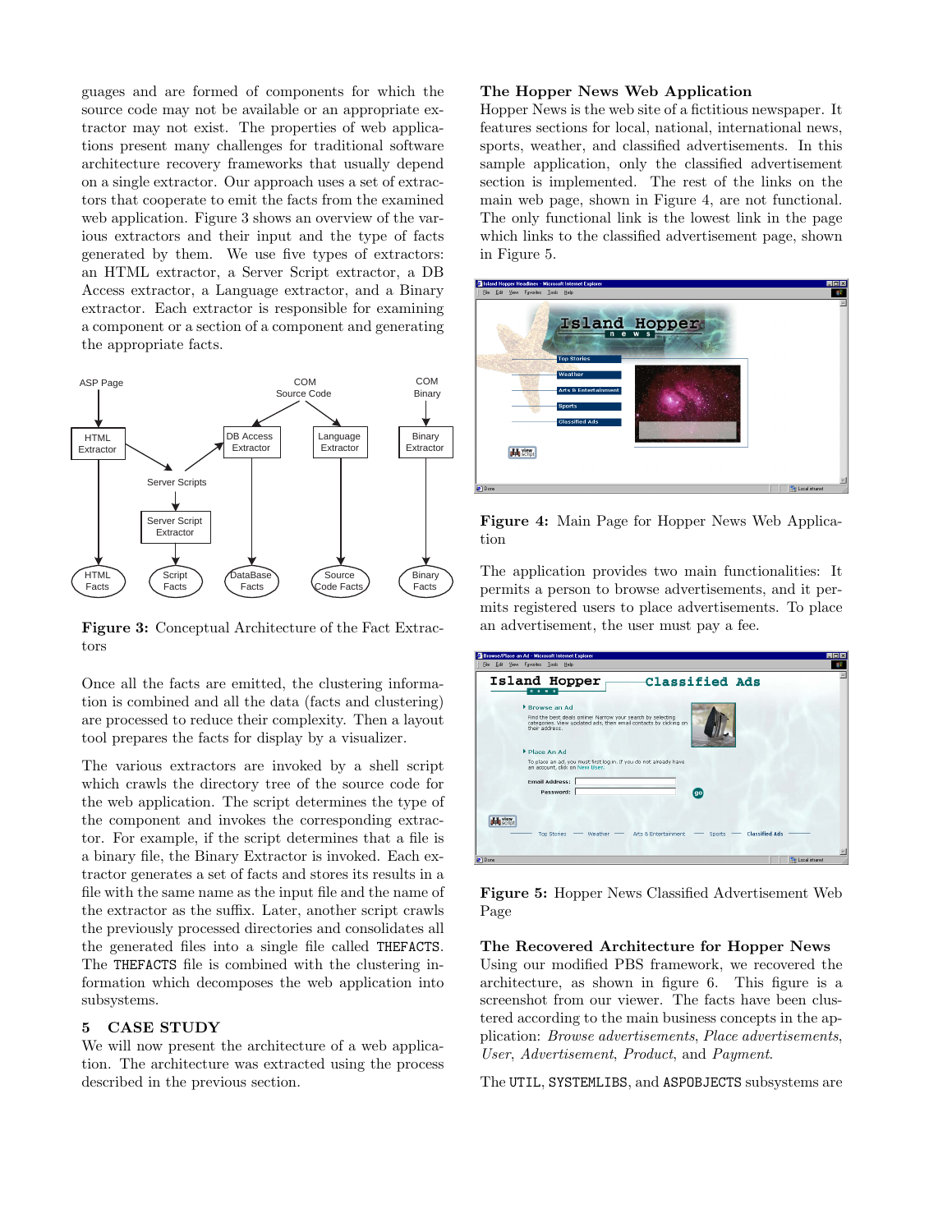

Figure 6: Recovered Architecture for Hopper News

used extensively by all other subsystems in the application. Arrows to these subsystem have been truncated to ensure the clarity of the diagram.

The viewer presents the recovered architecture and enables developers to analyze the architecture by using interactive queries such as "What are all subsystems that use the Customer subsystem?". The viewer shows different relations between the different entities. We use three different colors to group the relations into dependency types. Black arrows indicate a hyperlink dependency between two entities, red arrows indicate a control dependency and green arrows indicate a data dependency. When the cursor is positioned on a specific arrow, a detailed description of the relation is displayed.

Color and icon shape is used to represent the various entities. Blue folders represent subsystems, blue ovals represent COM objects, grey pages represent Active Server Pages, blue boxes represent  $\text{DLLs}^7$ , and green cylinders represent database tables.

The viewer permits us to delve into the structure of every subsystem. We double-click on the subsystem of interest and the viewer opens a new diagram showing the internals of the subsystem. Figure 7 shows the internal structure of the CUSTOMER subsystem. It shows the various database tables that are part of the CUSTOMER subsystem and visualizes their interaction with the DLLs that encode the business rules of the web application. The viewer also shows how the internal components of the CUSTOMER subsystem interact with the components that are not part of it.

# 6 CONCLUSION

We have shown that current work in software engineer-

Figure 7: Hopper News Customer Subsystem

ing can be adapted and modified to reverse engineer web applications. We have developed tools to recover the architecture of web applications. We have shown how to visualize the recovered architecture as simple box and arrow diagrams. This visualization helps the developers of web application understand the application's architecture, allowing them to more rapidly and confidently update the application to handle new requirements.

#### ACKNOWLEDGEMENTS

To validate our framework, we used web applications provided by Microsoft Inc. and Sun Microsystems of Canada Inc. In particular, we would like to thank Wai-Ming Wong from Sun for his assistance in our analysis of the web applications.

#### REFERENCES

- [1] I. T. Bowman. Architecture Recovery for Object Oriented Systems. Master's thesis, University of Waterloo, 1999.
- [2] I. T. Bowman, R. C. Holt, and N. V. Brewster. Linux as a Case Study: Its Extracted Software Architecture. In IEEE 21st International Conference on Software Engineering, Los Angeles, USA, May 1999.
- [3] P. J. Finnigan, R. C. Holt, I. Kalas, S. Kerr, K. Kontogiannis, H. A. Müller, J. Mylopoulos, S. G. Perelgut, M. Stanley, and K. Wong. The software bookshelf. IBM Systems Journal, 36(4):564–593, 1997. Available online at <http://www.almaden.ibm.com/journal/sj/ 364/finnigan.html>
- [4] A. E. Hassan and R. C. Holt. A Reference Architecture for Web Servers. In 7th Working Con-

<sup>7</sup>Dynamic Link Library.